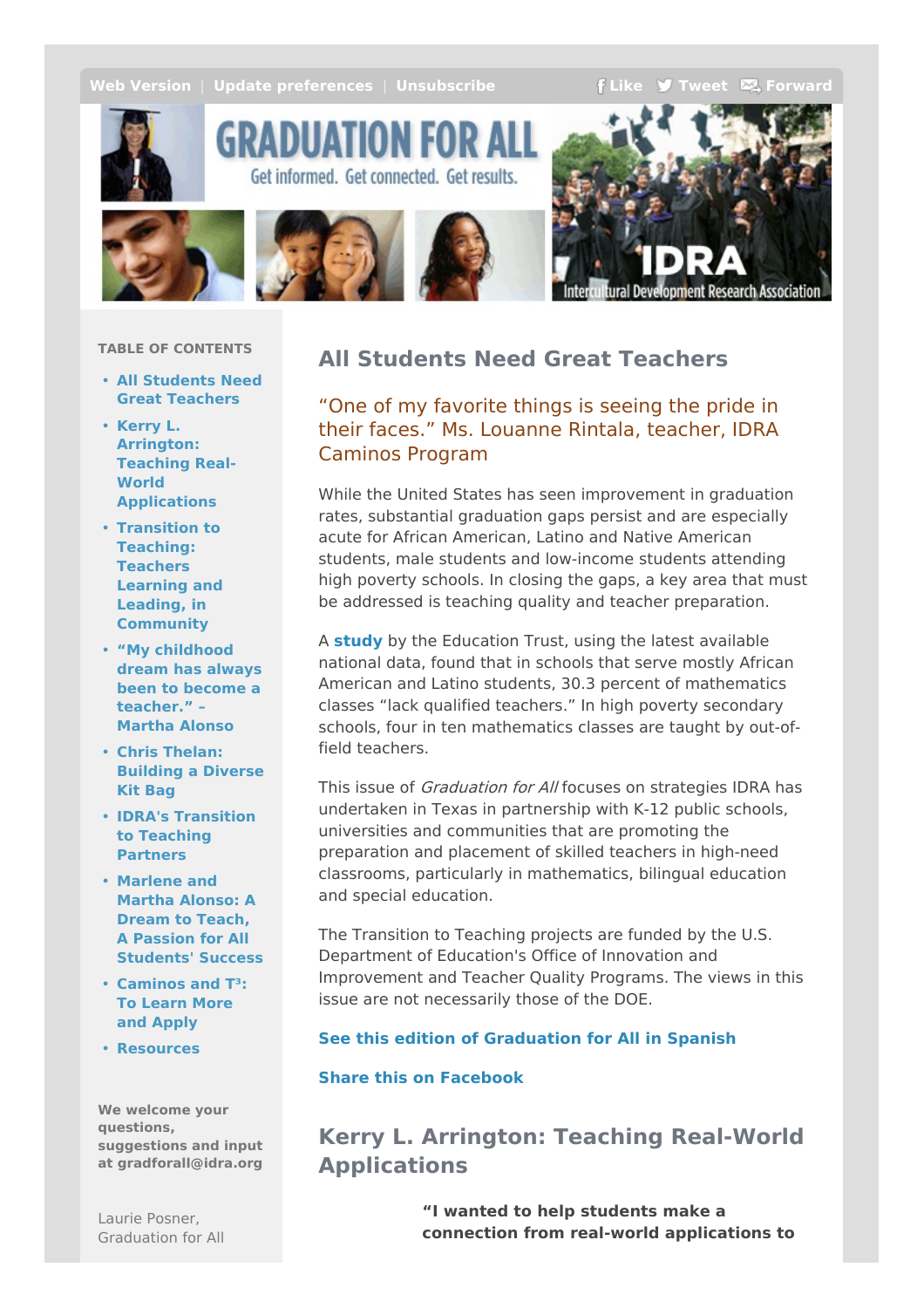#### Coordinator

**Intercultural Development Research Association**

María "Cuca" Robledo Montecel, Ph.D., President & CEO



**taught concepts. I knew math could be fun and exciting, and I wanted to help students understand that as well. IDRA's program has equipped me with the tools needed to teach all students."** - Ms. Kerry L. Arrington, who is pursuing a general education and LEP certification through Dallas ISD and is combining

her training with a love of learning and a commitment to all students' success.

# **Transition to Teaching: Teachers Learning and Leading, in Community**

To be successful, schools must have skilled, committed teachers who are passionate about innovation and engaging all students. IDRA has teamed up with universities and K-12 schools across Texas to address this need. IDRA's teacher preparation strategy is cultivating hundreds of new teachers to serve a more diverse student body, engaging seasoned teachers as mentors, and building networks for ongoing growth and support.

During the past 12 years, IDRA has been awarded five multiyear grants from the U.S. Department of Education's Transition to Teaching program. These are statewide grants that have helped recruit, prepare, place and retain a critical mass of highly qualified mid-career professionals and recent graduates as teachers in high-need Texas school districts. The teacher certification occurred through accelerated programs offered to already-degreed professionals. As part of IDRA's Transition to Teaching grants, IDRA has partnered with teacher preparation programs in colleges, universities and school districts throughout Texas.

We have prepared teachers in high-need areas that were identified by school districts, such as bilingual/ESL, special education, math, science and other subjects with an added supplemental certification in ESL and special education. As a result, more than 600 prepared new teachers have been placed.

**Learn more about the [program](http://idra.createsend1.com/t/r-l-ozhkjl-l-g/) and how to apply**

**"My childhood dream has always been to become a teacher." – Martha Alonso**



# **Chris Thelan: Building a Diverse Kit Bag**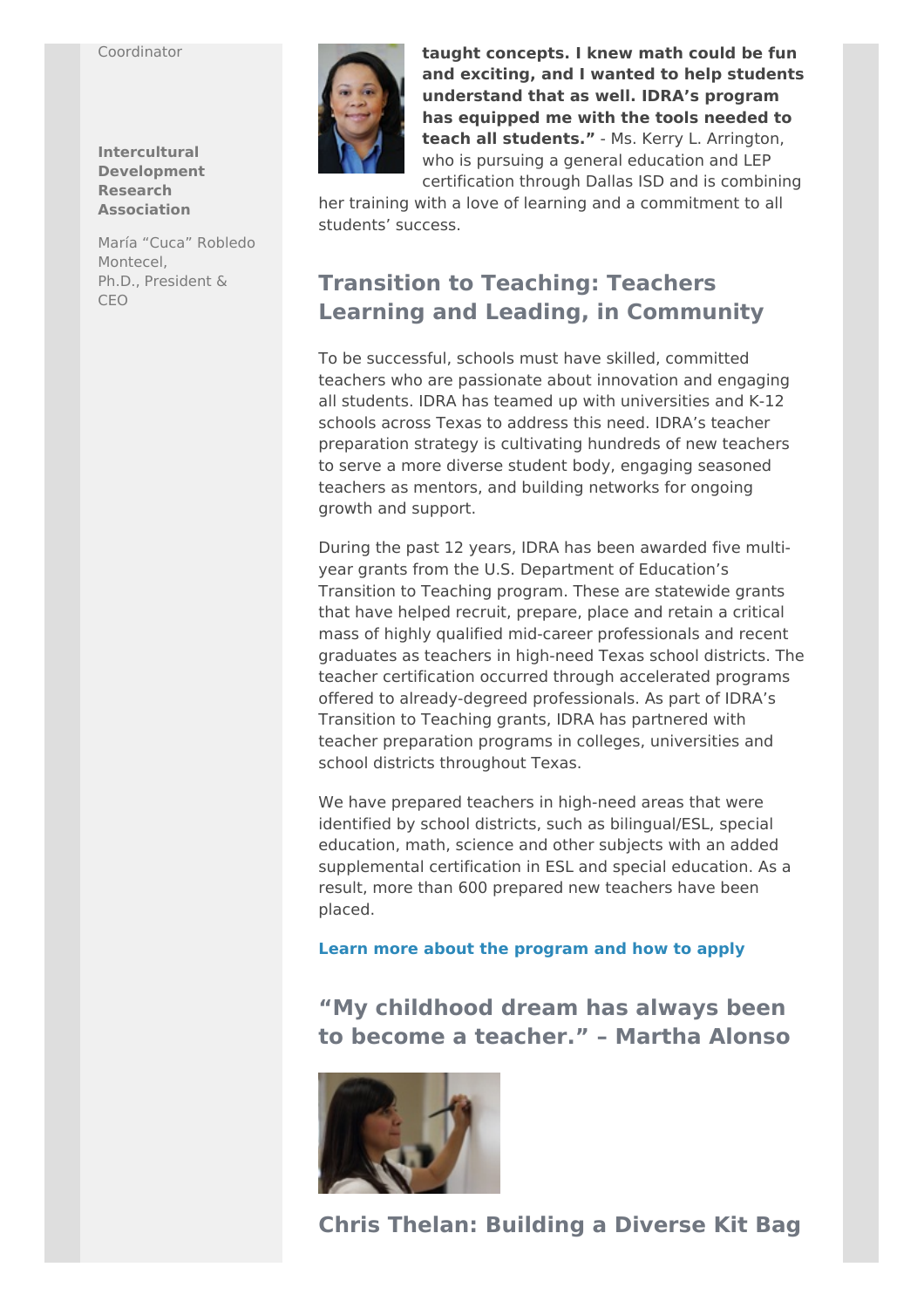**"[IDRA's] program has helped equip me further by building a more diverse 'kit' bag…Each session gifted me and my students with better ideas, calmer solutions and a greater ability to relate mathematical content."** Mr. Chris Thelan is



working to become a teacher with Dallas ISD. Following five years of active military service, he is committed to learning, as that fulfills the potential of every child in his classroom. He is proud to bring the kind of leadership and respect for people of all backgrounds to work on behalf of children that not only connects them to math, but to a world of possibility.

# **IDRA's Transition to Teaching Partners**

Dallas ISD (Texas Woman's University and University of North Texas); Eagle Pass ISD; Ector County ISD, Edgewood ISD (in San Antonio), Fort Worth ISD (Tarleton State University); Harlandale ISD (in San Antonio), Houston ISD (St. Thomas University); Lamesa ISD, Lubbock ISD; Pasadena ISD (St. Thomas University); Pearsall ISD, Pecos-Barstow-Toyah ISD, Plainview ISD; Poteet ISD and Presidio ISD; Rio Grande CCISD. In addition, two San Antonio academies (George Gervin Academy and Higgs Carter King Charter School) are partners. Additional high-need districts in San Antonio and Laredo area are being served based their need for math and science teachers. Partnering IHE's include Texas Tech University, Our Lady of the Lake University, Alamo Colleges, South Texas College, and Texas State University.

# **Marlene and Martha Alonso: A Dream to Teach, A Passion for All Students' Success**

**"I feel like I am really making a difference in all my students' lives, not only academically but also teaching and motivating them to see that they can be successful. I was raised in this neighborhood, so I can relate to my students."** – Marlene Alonso.

Sisters Ms. Marlene and Ms. Martha Alonso had both originally set off on different career paths. Marlene earned an MBA and had gone to work in the banking industry. But with a true passion for teaching, she left the business world three years ago to pursue certification through IDRA's program. Martha earned a degree in accounting and became an internal auditor for San Antonio ISD. But her childhood dream was to teach, and every time she visited a campus, that calling tugged at her until she was able to make it a reality.

Today, Marlene is a fourth grade bilingual teacher at in San Antonio ISD. Her management background serves the new work well:

Marlene is the campus lead bilingual teacher and chairs the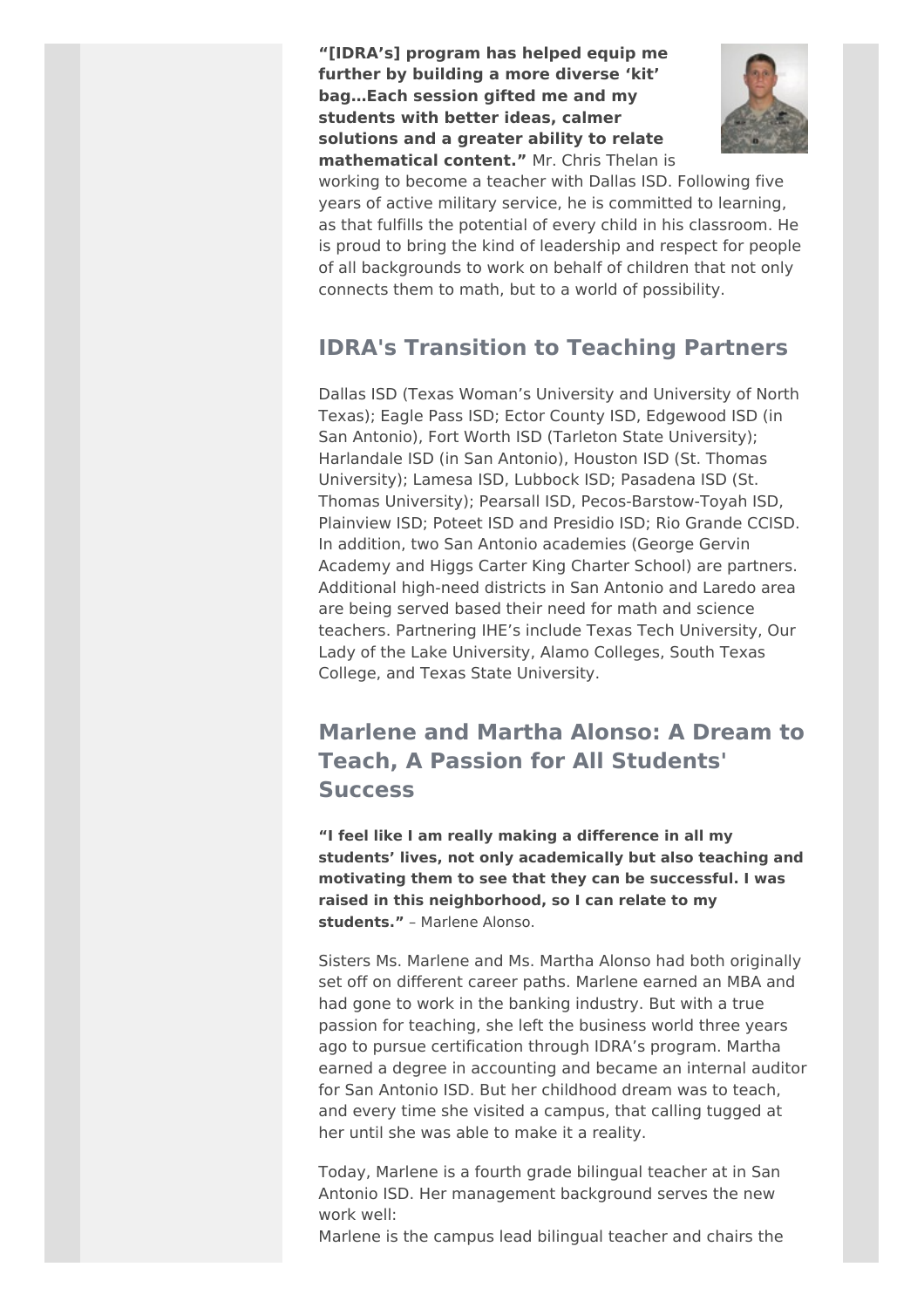community involvement committee at her school, securing donated supplies and engaging community and school partners in student tutoring and mentoring. Marlene says: **"I feel like I am really making a difference in my students' lives, not only academically but also teaching and motivating them to see that they can be successful. I was raised in this neighborhood, so I can relate to my students."**

Martha is in her third year at a middle school in San Antonio ISD teaching sixth through eighth grade ESL. As the only ESL teacher in the school, she serves all 60 ELL students on campus, connecting with core content teachers and her students' families, and tutoring her students in math and science, before and after school, based on the ongoing analysis she does of student data. Martha says, **"My childhood dream had always been to become a teacher."** And she is not stopping there. Next up is a Ph.D. in organizational leadership at the University of the Incarnate Word, to deepen her expertise in English language learning.

## **Caminos and T³: To Learn More and Apply**

Caminos and Teachers for Today & Tomorrow  $(T<sup>3</sup>)$  are statewide consortiums for accelerated teacher certification led by IDRA that offer the following to teacher candidates:

- High-quality training and university coursework;
- An accelerated but rigorous certification route of 12-15 months;
- A "grow-your-own" approach where, after a three-month orientation program, applicants become teachers of record while completing a preparation program;
- Support for tuition and expenses up to \$3,000;
- Online and on-site mentoring support during the first two years of teaching; and
- Review sessions to help participants pass certification exams.

An individuals is eligible to participate, if he or she:

- Is a second-career professional with excellent employment and academic records from an accredited college or university; or
- Is a recent graduate (within the past three years) with excellent academic record from accredited college or university;
- Is a paraprofessional in a high-need school district enrolled in a degree and certification program at an approved college or university; and
- Meets entry requirements of the partner alternative certification program, including bilingual skills in English and Spanish.

### **To learn more and to [apply](http://idra.createsend1.com/t/r-l-ozhkjl-l-w/)**